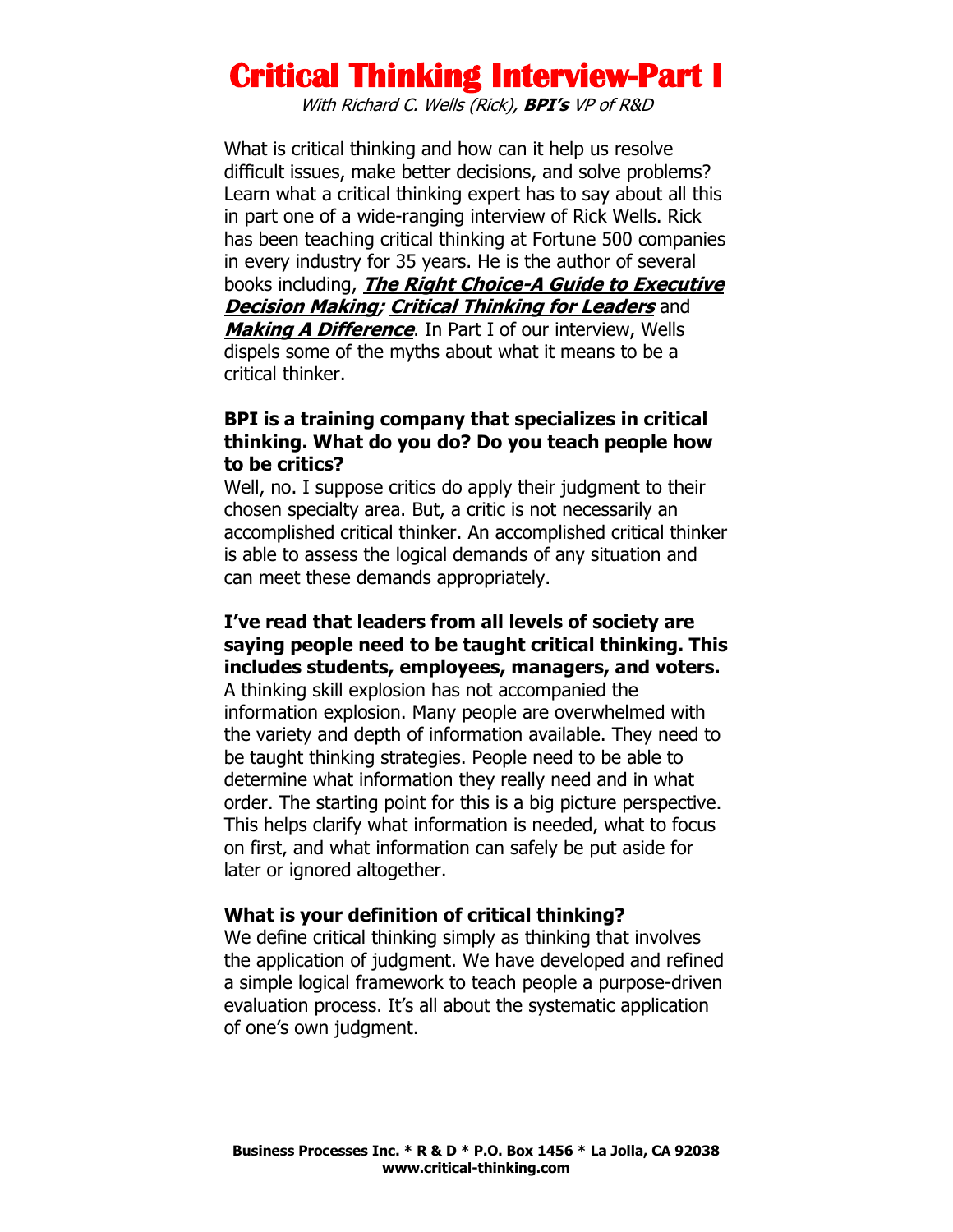We tend to think of critical thinking as a cold or objective way of looking at things, but this is inaccurate. The reality is that each of us brings our own subjective experience of the world into any analysis and this is reflected in our judgments. What we want is for people to make the best possible use of their judgments. We provide a purpose driven logical structure, one that makes those judgments visible.

#### **Is critical thinking taught at universities?**

Yes, you can find a course entitled "critical thinking" at many colleges and universities. The course will usually be an elective and include such topics as deduction, inference, interpretation, recognition of assumptions and evaluation of argument. Typically what students learn are ways to label certain types of (poor) thinking. They learn how to identify and categorize logical fallacies and how these relate to philosophical analysis. Students are not likely to become better critical thinkers after this type of course because the emphasis is not on doing critical thinking. It is on studying the field of critical thinking, with some study of other people's critical thinking. So, the transfer to one's own life and work is just not made.

### **So, how do you make critical thinking more applicable to everyday life?**

What people need is help making sense of the world as they see it. So when teaching critical thinking, the methods should apply to thinking about real life. In real life we are not given a set of facts in a nice neat package. We find facts buried with less objective information including opinions, generalizations and other people's conclusions. Therefore, what is taught should address this.

A further real life complication is that some of the facts we have are irrelevant, and many facts we'd like to have are missing or unavailable. And finally, rarely does life provide us with the luxury of facing just one issue at a time. We need to learn how to separate issues and then decide which to address first. In order to be truly useful, any new method for thinking critically must demonstrate how to work against these real-life constraints.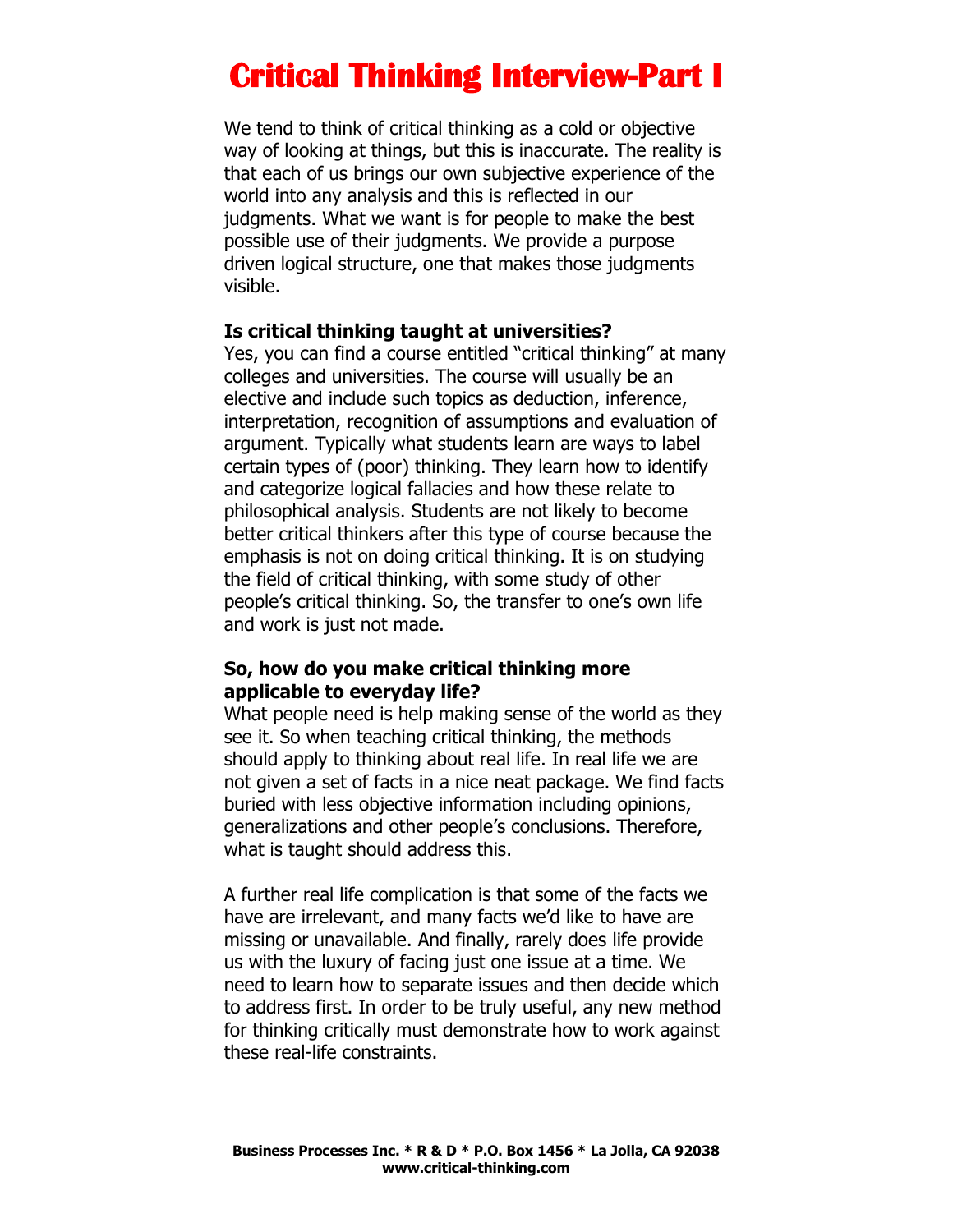#### **Does being more rational mean being more complex?**

Well, accomplished critical thinkers can handle more complexity than others can because they know what to focus on and what to ignore. Einstein once said, "Things should be made as simple as possible, but no simpler." Confusion and complexity are usually the result of a failure to meet the true needs of a situation. So, an accurate read on what is needed will keep things simple, or at least as simple as possible.

One reason people blunder is they end up in situations trying to use the wrong tool for the job. Either they are unclear about their purpose and select the wrong tool or a better tool is unknown to them. But, lacking the right tools, people often do a hatchet job using what they have. This makes things more complicated than they need to be.

#### **Do you have an example of this?**

The use of brainstorming is a good example. Many people have been taught to develop a list of problems using the brainstorming technique.

But brainstorming is a creativity tool and not designed to gather specific, factual information. Groups that start off brainstorming problems end up with a big list of opinions, solutions, blameful statements, generalizations, and conclusions, but not necessarily a list of specific problems. The brainstorming tool is simple. However, when it is used inappropriately, the result is a mess. Clarifying your purpose and understanding what is needed helps you to select the right tool for the job. For listing problems you want factual observations of reality and there are better tools than brainstorming to help you do that.

### **Using the right tool for the job just sounds like common sense. Isn't it common sense?**

When someone is thinking well it should look and feel like just plain common sense. But, a purely spontaneous thinker can be overwhelmed with complexity, with too much information, with a lack of focus, with being diverted on tangents, and with the sheer randomness of their own thinking process. The trick is to allow your thinking to do